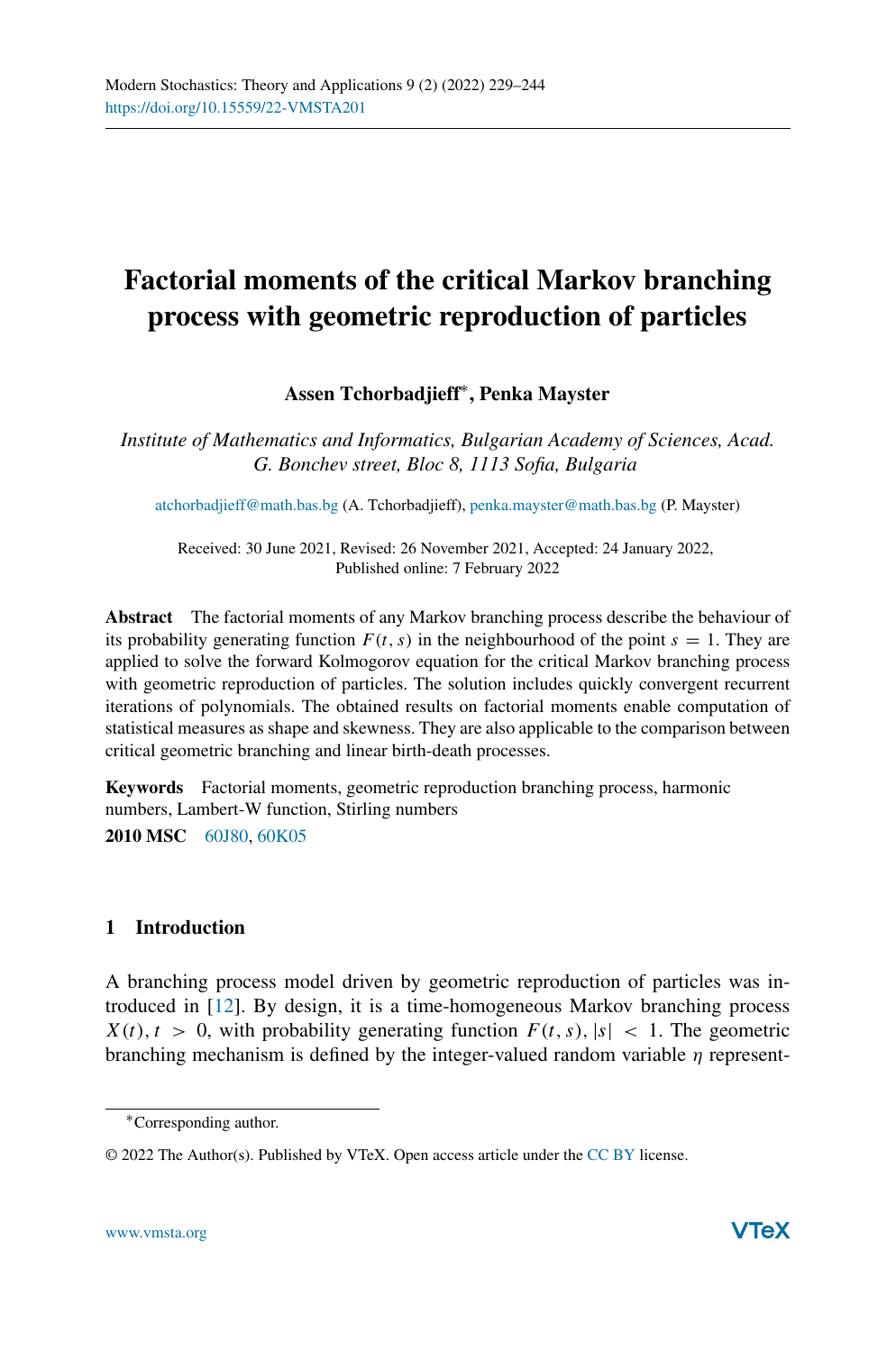<span id="page-1-0"></span>

**Fig. 1.** The graph of the Lambert-W function  $W(x)$  for  $-1/e < x < 5$ . The real principal branch of solution *W*0 is shown in red. The second branch of real solution *W*−1 in the interval  $-1/e \le x < 0$  is drawn in blue. The used software implementation in R is available in [\[1](#page-15-1)]

ing the particles offspring number with probability mass function (p.m.f.)

$$
P(\eta = n) = (1 - \varrho)\varrho^{n}, \quad n = 0, 1, 2, \dots, \quad 0 < \varrho < 1.
$$

The lifetime of particles is an exponentially distributed random variable with a constant parameter  $K > 0$ . The initial condition is  $X(0) = 1$ . The time interval to the first splitting is exponentially distributed with density *Ke*−*Kt* . We remark that at time  $t > 0$ , when the number of particles in the system is  $X(t) = n$ , the time interval to the next splitting is exponentially distributed with density *nKe*−*nKt* as the minimum of *n* independent exponentially distributed random variables. The probability generating function (p.g.f.)  $h(s) := E[s^{\eta}], |s| < 1$ , and the mathematical expectation  $m = E[\eta]$ are

$$
h(s) = E[s\eta] = \frac{1 - \varrho}{1 - \varrho s}, \quad |s| \le 1, \quad m = h'(1) = \frac{\varrho}{1 - \varrho} > 0.
$$

The reproduction is classified as critical when the mean of progeny  $m = 1$ , i.e. the parameter  $\rho = 1/2$ . Then the p.g.f.  $h(s)$  is reduced to

<span id="page-1-1"></span>
$$
h(s) = \frac{1}{2-s}, \quad h'(s) = \frac{1}{(2-s)^2}, \quad h''(s) = \frac{2}{(2-s)^3}.
$$
 (1)

The p.g.f.  $F(t, s)$ ,  $|s| < 1$ , is determined in [\[12](#page-15-0)] as the unique solution to the Kolmogorov equations [\[2,](#page-15-2) [7,](#page-15-3) [10](#page-15-4)] after the Lagrange inversion method following the classical theory  $[5, 8, 9]$  $[5, 8, 9]$  $[5, 8, 9]$  $[5, 8, 9]$  $[5, 8, 9]$ .

The factorial moments in the subcritical case are computed in [\[12\]](#page-15-0). They are used to obtain the probability mass function, central moments and variance-to-mean ratio (VMR) for the limiting random variable. In critical case, the p.g.f.  $F(t, s)$  is defined by the composition of the Lambert-W and linear-fractional functions. The probability mass function of  $X(t)$ ,  $t > 0$ , is expressed by the values of the Lambert-W function at the point  $x = e^{Kt+1}$ . The agreement between Lagrange inversion method and series expansion of the Lambert-W function is confirmed by the approximation of extinction probability. The detailed explanation can be found in [\[12](#page-15-0)].

However, the use of the Lambert-W function on its principal branch  $W_0(x)$  of  $x \ge -1/e$  is limited to obtaining values of  $F(t, s)$  only for  $s < 1$  [\[12\]](#page-15-0). Thus,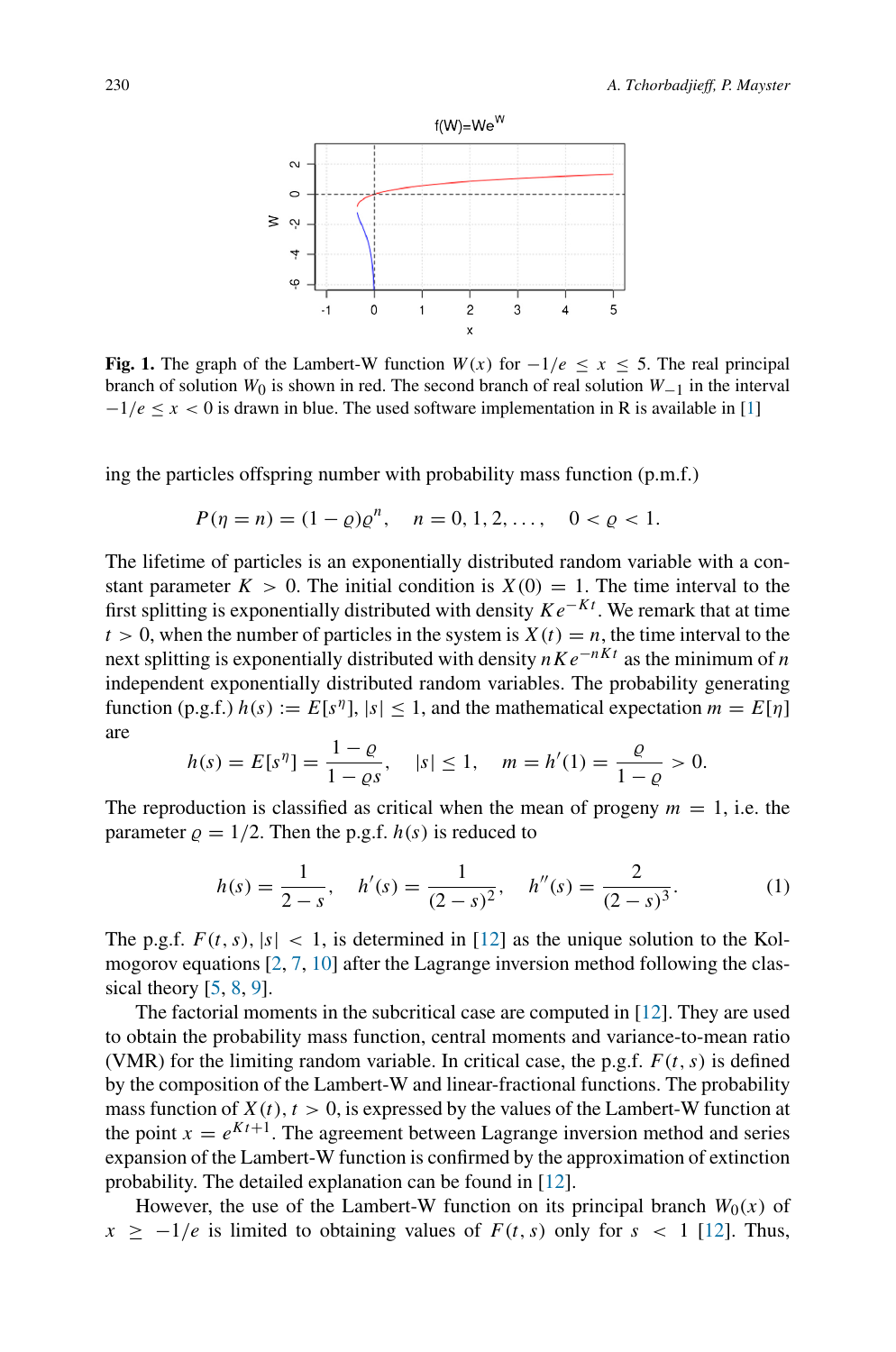<span id="page-2-0"></span>

**Fig. 2.** The graphs of  $F(t, s)$  computed with the Lambert-W function at the point  $x = e^{Kt}C(s)$ (see [\(5\)](#page-3-0), [\(6\)](#page-4-0)) for different values of *Kt* (computation details can be found in [\[12\]](#page-15-0)). The values of  $F(t, s)$  for  $s > 1$  are computed with the  $W_{-1}$  branch of the Lambert-W function

major statistical moments as *variance* and *skewness* remain undefined. The graph of the Lambert-W function is shown in Figure [1.](#page-1-0) Very precise approximations for  $F(t, s)$ ,  $s < 1$ , can be computed by any dedicated software packages. But, the real positive values of the p.g.f.  $F(t, s)$  for  $s > 1$  can be derived only from the  $W_{-1}(x)$ branch of  $-1/e < x < 0$ , as it is shown in Figure [2.](#page-2-0) To find analytical solution, the series expansion of the p.g.f.  $F(t, s)$  in the neighbourhood of  $s = 1$  is obtained. The results follow from the solution to the forward Kolmogorov equation and rely on the factorial moments of the critical infinitesimal geometric branching reproduction.

In the next Section [2,](#page-2-1) the description of the proposed model is given through the solution to the backward Kolmogorov equation. We outline there the problem of continuity of the p.g.f.  $F(t, s)$  at the point  $s = 1$  for  $s > 1$ . Section [3](#page-5-0) is devoted to the factorial moments of the number of particles alive to time *t >* 0. The recurrent relation is established. The main result, concerning the representation of the p.g.f. *F*(*t*, *s*) as a convergent series in the domain  $|s - 1|$  <  $1/Kt$ , is proved in Section [4.](#page-7-0) Finally, the statistical inference is introduced in Section [5.](#page-11-0)

The series expansion of many special functions is based on the combinatorics relations, especially for the Lambert-W function. In Appendix we state some useful formulas for quick orientation on the outcome of the summation by diagonals introduced in Section [4.](#page-7-0)

## <span id="page-2-1"></span>**2 Backward Kolmogorov equation for critical geometric branching mechanism**

Suppose that the lifetime of particles is exponentially distributed with constant rate  $K > 0$ . Then with positive probability, there is a family of particles from all generations at time  $t > 0$ . The number of particles alive at time  $t > 0$  is described by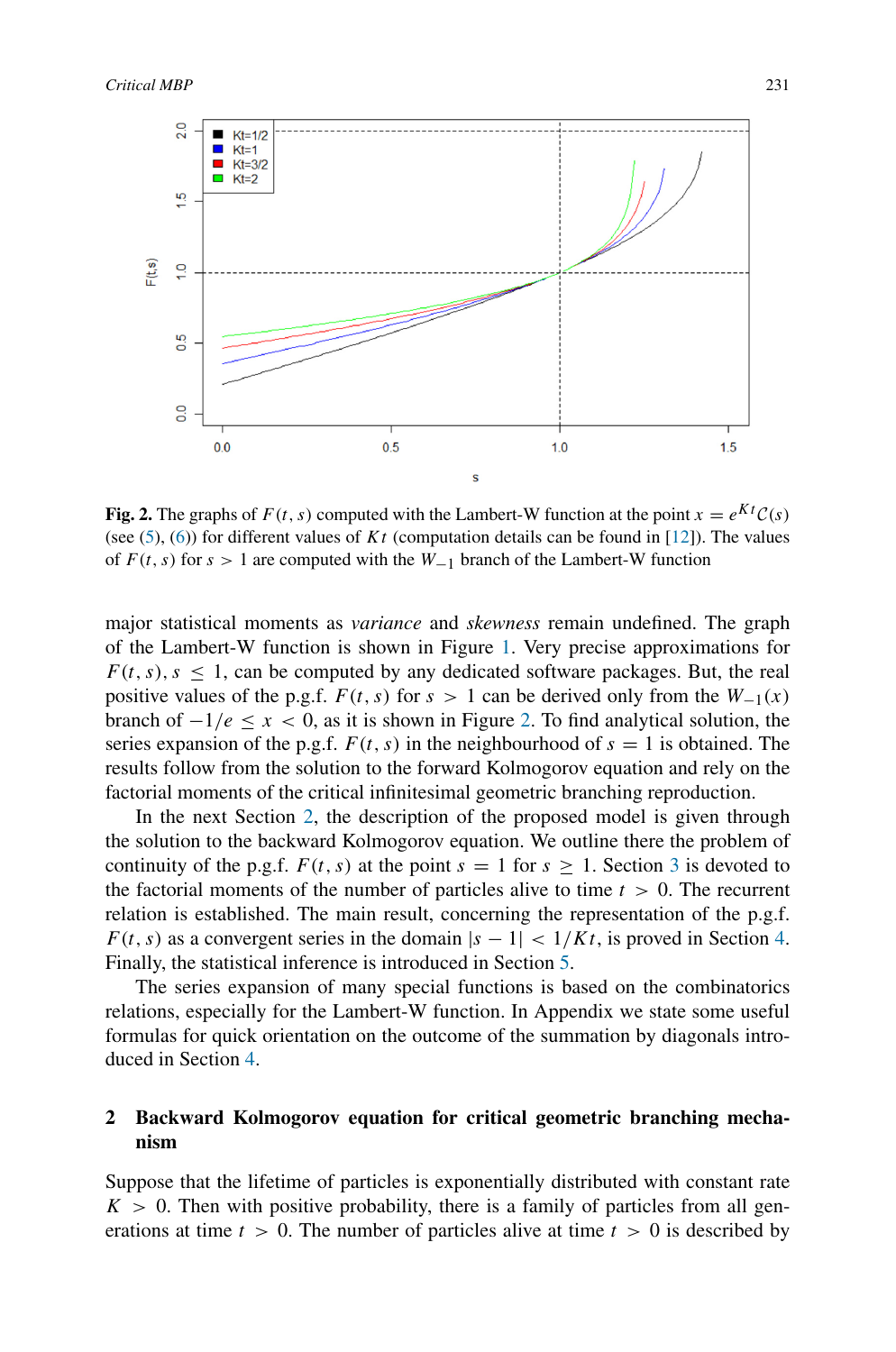a Markov branching process (MBP)  $X(t)$ ,  $t \ge 0$ ,  $X(0) = 1$ , [\[2,](#page-15-2) [7,](#page-15-3) [10\]](#page-15-4). Only the critical case, defined by [\(1\)](#page-1-1) with parameter  $\rho = 1/2$ , is considered. Then the reproduction of particles is of mean  $m = 1$ , therefore the ultimate extinction probability  $q = \lim_{t \to \infty} F(t, 0) = 1$  and the mathematical expectation  $E[X(t)] = 1$  for  $t > 0$ , see [\[10](#page-15-4), Theorem 4, page 53]. For the reproduction p.g.f. introduced in [\(1\)](#page-1-1) the infinitesimal generating function is defined as

$$
f(s) := K(h(s) - s) = \frac{K(1 - s)^2}{2 - s}, \quad \frac{K}{f(s)} = \frac{1}{(1 - s)^2} + \frac{1}{1 - s}.
$$

The probability generating function of the process  $X(t)$ ,  $t > 0$ , defined by

<span id="page-3-3"></span>
$$
F(t,s) = \sum_{k=0}^{\infty} s^k P(X(t) = k | X(0) = 1)
$$
 (2)

satisfies the backward Kolmogorov equation

<span id="page-3-1"></span>
$$
\frac{\partial}{\partial t}(F(t,s)) = f(F(t,s)), \quad F(0,s) = s.
$$
 (3)

Equation [\(3\)](#page-3-1) is nonlinear with separable differentials due to the property of timehomogeneity. It can be written as

$$
\frac{dF}{f(F)} = dt, \qquad f(s) = \frac{K(1-s)^2}{2-s}, \quad f(0) = \frac{K}{2}.
$$

It means that the indefinite integral obtains the form

<span id="page-3-2"></span>
$$
\int \frac{K dx}{f(x)} = \int \left(\frac{1}{(1-x)^2} + \frac{1}{1-x}\right) dx = \log\left(\frac{1}{|1-x|}\exp\left(\frac{1}{1-x}\right)\right).
$$
 (4)

Now, for the implicit solution to  $(3)$  in the critical case the following equation is valid:

$$
\frac{1}{1 - F(t, s)} - \log(1 - F(t, s)) = \frac{1}{1 - s} - \log(1 - s) + Kt, \quad |s| < 1.
$$

Once we have  $(4)$ , we can find the explicit solution to  $(3)$ . It is defined by the composite function  $C(s) = V(G(s))$ , for  $s \neq 1$ , introduced in the form

<span id="page-3-0"></span>
$$
C(s) = \frac{1}{1-s} \exp\left(\frac{1}{1-s}\right), \frac{C'(s)}{C(s)} = \frac{K}{f(s)}, V(x) = xe^x, G(s) = \frac{1}{1-s}.
$$
 (5)

Then, from Equation [\(4\)](#page-3-2), the solution  $F(t, s)$  (see [\(2\)](#page-3-3)) to the backward Kolmogorov equation in the critical case is  $C(F(t, s)) = e^{Kt}C(s)$ ,  $|s| < 1$ . The function  $C(s)$ from Equation [\(5\)](#page-3-0) has a vertical asymptote at the point  $s = 1$  (see Figure [3\)](#page-4-1). Its first derivative

$$
\mathcal{C}'(s) = \frac{2-s}{(1-s)^3} \exp\left(\frac{1}{1-s}\right), \quad s \neq 1, \quad \mathcal{C}(0) = e, \quad \mathcal{C}'(0) = 2e,
$$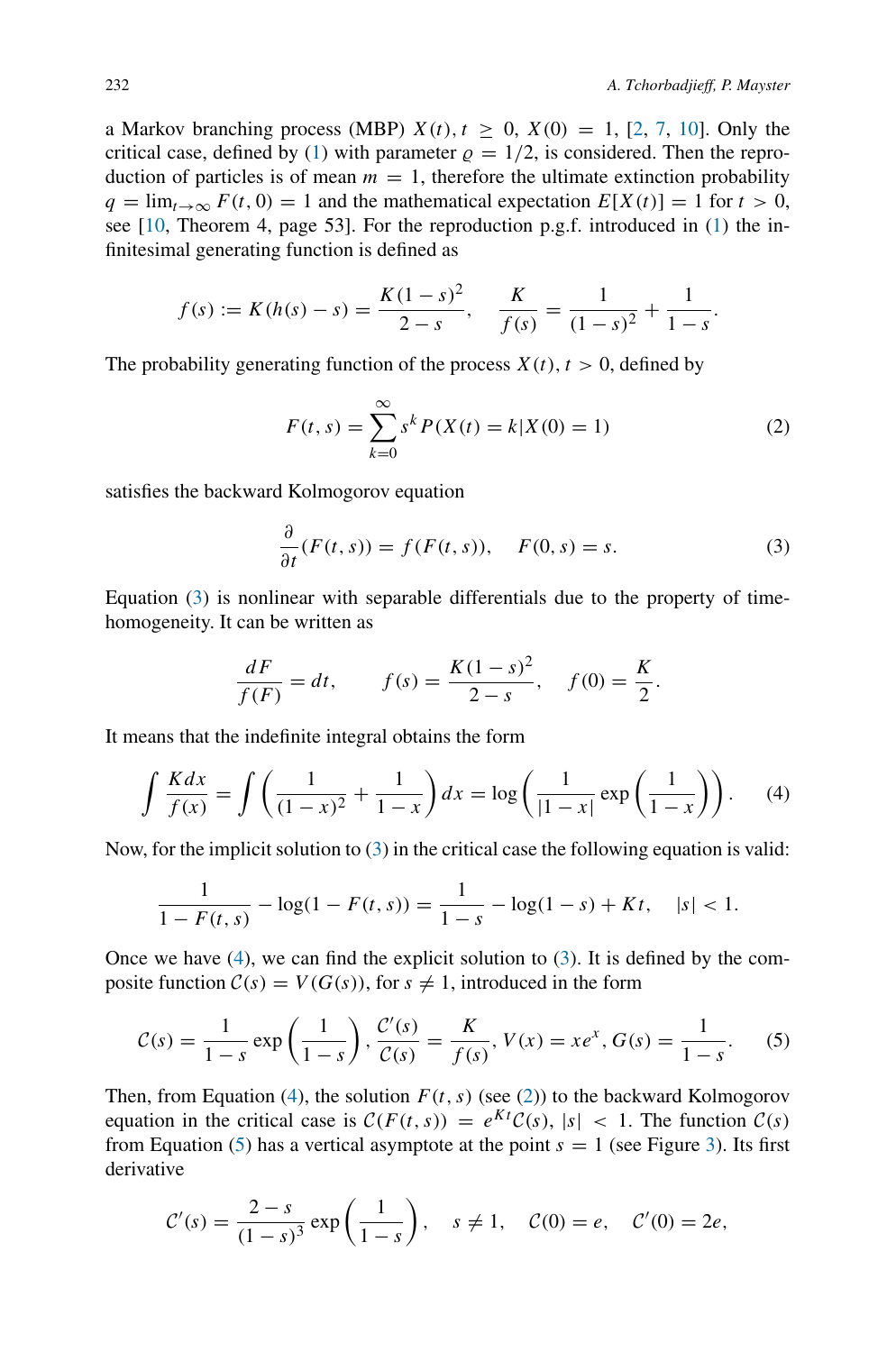<span id="page-4-1"></span>

**Fig. 3.** The graphs of  $e^{Kt}C(s) = e^{Kt}V(G(s))$ ,  $s \neq 1$ , as a function of *s* for different *Kt*. The horizontal red dashed line marks the min  $C(s) = C(2) = -1/e$ . The result lines crossing dashed line are inflated by  $e^{Kt}$ , but they preserve the abscissa of minimum min $(e^{Kt}\mathcal{C}(s))$  =  $e^{Kt}C(2) = -e^{Kt}/e < -1/e$ 

shows that  $C(s)$  is increasing in the intervals  $-\infty < s < 1$  and  $2 < s < \infty$ . It is negative right to the point  $s = 1$ , decreases in the interval  $1 < s < 2$ , and has a minimum at the point  $s = 2$ . Only the interval  $-\infty < s < 1$ , where  $C(s)$  is positive and increasing, is convenient for definition of the inverse function,  $C^{-1}(x) = s$ , if and only if,  $x = C(s)$ .

The composite inverse function of  $V(G(s))$  is obtained in [\[12\]](#page-15-0) by introduction of the Lambert-W function. As the Lambert-W function is multivalued with a branching point at  $z = -e^{-1}$ , the solution is limited only to the principal branch  $W_0(x)$ , shown in Figure [1,](#page-1-0) where

$$
V(s) = s e^s, \quad s \ge -1, \quad W(x) = V^{-1}(x), \quad x \ge -e^{-1}.
$$

The inversion of the composite function  $V(G(s))$  for  $s < 1$  is defined as

$$
C(s) = V(G(s)), \quad C^{-1}(x) = G^{-1}(V^{-1}(x)) = G^{-1}(W(x)), \quad x > 0.
$$

Then, the solution  $F(t, s)$  to the backward Kolmogorov equation is given by

<span id="page-4-0"></span>
$$
\frac{1}{1 - F(t, s)} = W\left(\frac{e^{Kt}}{(1 - s)} \exp\left(\frac{1}{1 - s}\right)\right), \quad |s| < 1. \tag{6}
$$

This form of the p.g.f.  $F(t, s)$  is very convenient to realise the polynomial rate of increase with time parameter  $t > 0$ . It is a result derived from the rising logarithmic rate of the Lambert-W function [\[6,](#page-15-8) formula (28)]. In particular, the extinction probability  $P(X(t) = 0)$  by time  $t > 0$  is directly computed from [\(6\)](#page-4-0) as

$$
F(t,0) = 1 - \frac{1}{W(e^{Kt+1})} < F(t,s) < 1, \quad 0 < s < 1, \quad t > 0.
$$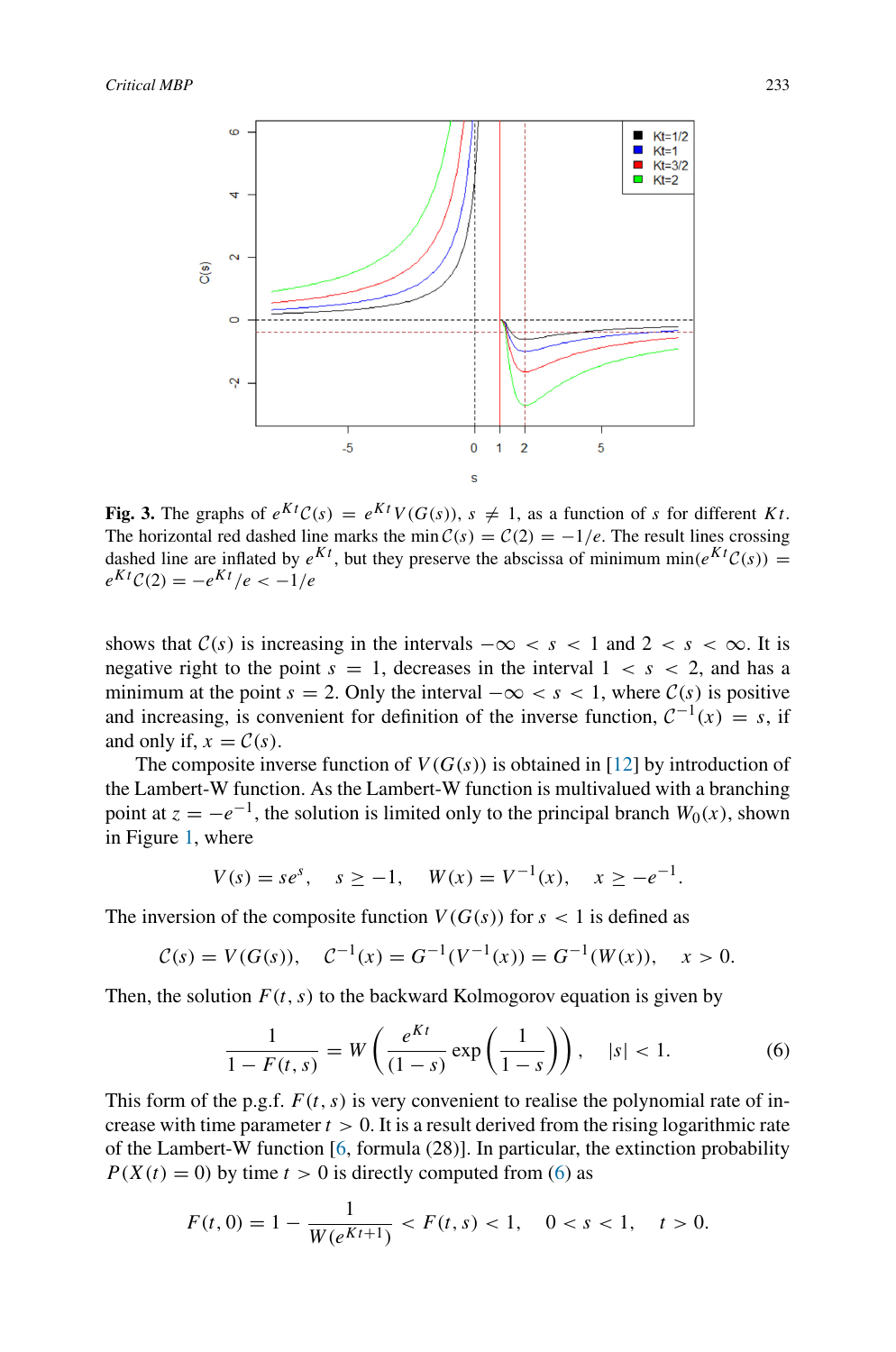The convergence of the family of functions  $F(t, s)$ ,  $t > 0$ ,  $|s| < 1$ , to the constant function equal to one on the interval  $0 \leq s \leq 1$  is monotone by  $t > 0$  and uniform by  $|s| \leq 1 - \varepsilon < 1$ ,  $\varepsilon > 0$ , [\[10\]](#page-15-4). Moreover, the following limit exists: lim<sub>s→1</sub> $F(t, s) = 1$ . The conditional mathematical expectation, knowing the nonextinction, is given by

$$
E[X(t)|X(t) > 0] = \frac{1}{1 - F(t, 0)} = W(e^{Kt+1}).
$$

#### <span id="page-5-0"></span>**3 Forward Kolmogorov equation and factorial moments**

The inconsistent part of the solution [\(5\)](#page-3-0), [\(6\)](#page-4-0) for the p.g.f.  $F(t, s)$  is when  $s > 1$ . The asymptotic behaviour of derivatives of the function  $C(s)$  in the neighbourhood of the vertical asymptote, left and right, are

$$
\lim_{s \to 1^-} \mathcal{C}^{(n)}(s) = +\infty, \quad \lim_{s \to 1^+} \mathcal{C}^{(n)}(s) = 0, \quad \mathcal{C}^{(n)}(1 + 1/k) = 0, \quad k = 2, 3, \dots
$$

(see again Figure [3\)](#page-4-1). This is a serious obstacle for studying the continuity of  $F(t, s)$ at the point  $s = 1$  (left and right).

A possible resolution to this problem is the method of factorial moments. It begins with the definition of the forward Kolmogorov equation,

<span id="page-5-1"></span>
$$
\frac{\partial F(t,s)}{\partial t} = f(s)\frac{\partial F(t,s)}{\partial s}, \quad F(0,s) = s, \quad f(s) = \frac{K(s-1)^2}{2-s}, \quad (7)
$$

with partial derivatives of the p.g.f.  $F(t, s)$  denoted as follows:

$$
\frac{\partial^n F(t,s)}{\partial s^n} = F_s^{(n)}(t,s), \quad |s| < 1, \quad F_s^{(n)}(t,1) = \lim_{s \to 1^-} F_s^{(n)}(t,s), \quad s < 1.
$$

Next, the required *n*-th factorial moments can be expressed by  $E[X(t)]_{n\downarrow}$  :=  $F_s^{(n)}(t, 1)$ . For them, it is valid that if  $f^{(n)}(1) < \infty$  then  $F_s^{(n)}(t, 1) < \infty$ , directly following well-known results from [\[10](#page-15-4), Theorem 2, page 33]. Now, the factorial moments of a critical geometric branching process are well defined and can be obtained by recurrence, as it is proved in the following lemma.

**Lemma 1.** *Let X(t) be a critical MBP with geometric branching mechanism. Then all factorial moments exist,*

$$
E[X(t)]_{n\downarrow} := E[X(t)(X(t) - 1) \dots (X(t) - n + 1)] = F_s^{(n)}(t, 1)
$$

*and they satisfy the recurrence relation*

$$
F_s^{(n+1)}(t,1) = (n+1)F_s^{(n)}(t,1) + Kn(n+1) \int_{x=0}^t F_s^{(n)}(x,1)dx, \quad n = 1, 2, ....
$$

**Proof.** We consider the consecutive derivatives of the forward Kolmogorov equation [\(7\)](#page-5-1) for any critical MBP, knowing that  $F(t, 1) = F'_{s}(t, 1) = 1$  and  $F''_{s}(t, 1) = f''(1)t$ , see [\[2](#page-15-2), [7](#page-15-3), [10](#page-15-4)]:

$$
\frac{\partial F_s^{(n)}(t,s)}{\partial t} = \sum_{j=0}^n \frac{n!}{j!(n-j)!} f^{(j)}(s) F_s^{(n+1-j)}(t,s), \quad |s| < 1, \quad n = 1, 2, \dots.
$$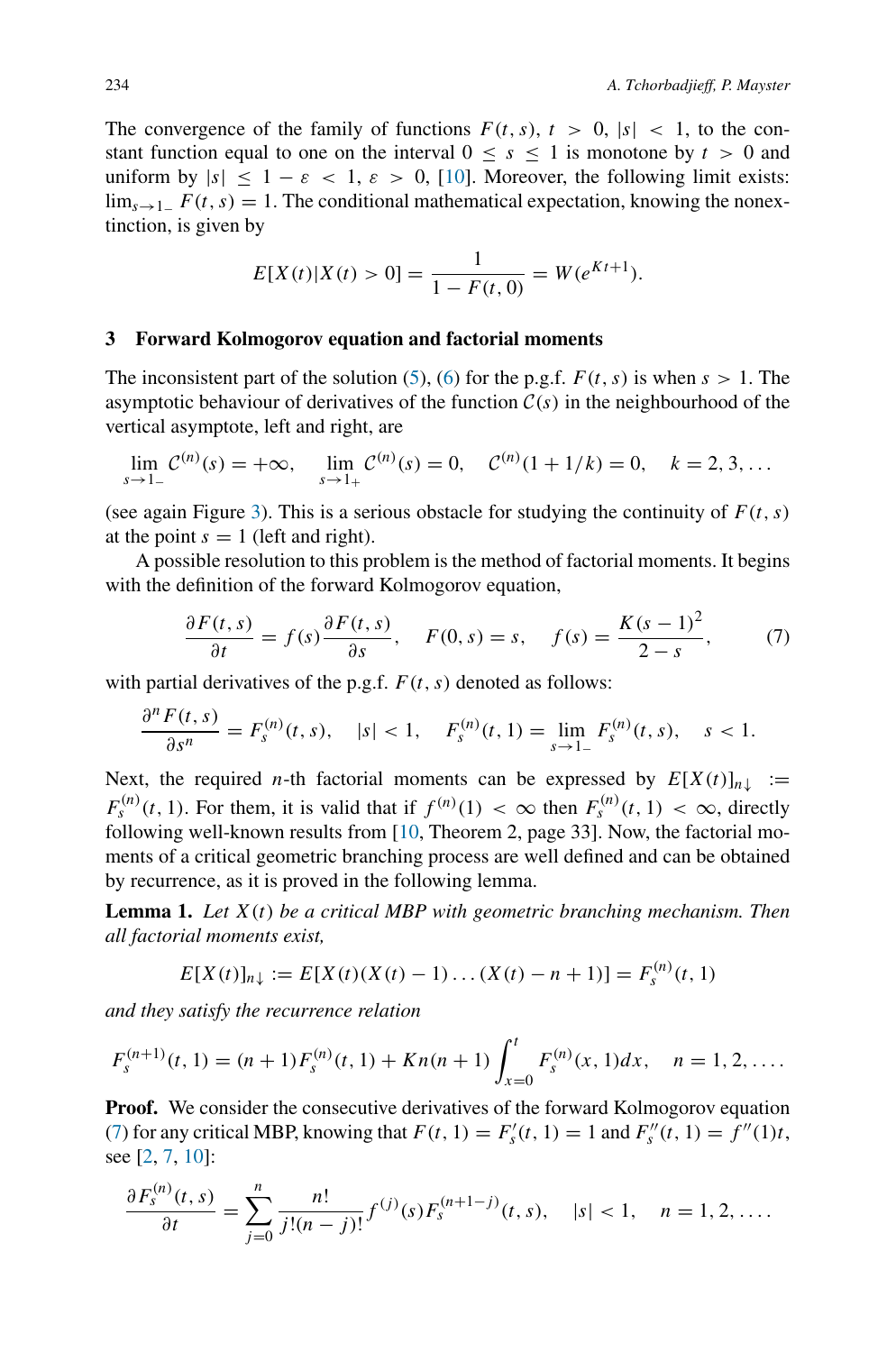Let  $s = 1$ . Then for the Markov process with geometric branching mechanism it is valid that  $f(1) = 0$ ,  $f'(1) = 0$ ,  $f^{(j)}(1) = j!K$  for  $j = 2, 3, 4, \ldots$ . Thus,

$$
\frac{\partial F_s^{(n)}(t,1)}{\partial t} = \sum_{j=2}^n \frac{n!Kj!}{j!(n-j)!} F_s^{(n+1-j)}(t,1), \quad n = 2, 3, ....
$$

It is equivalent to

$$
\frac{\partial F_s^{(n)}(t,1)}{\partial t} = Kn! \left\{ \frac{F_s'}{0!} + \frac{F_s''}{1!} + \dots + \frac{F_s^{(n-2)}}{(n-3)!} + \frac{F_s^{(n-1)}}{(n-2)!} \right\}, \quad n = 2, 3, \dots.
$$

The next derivative for  $n = 1, 2, \ldots$  becomes

$$
\frac{\partial F_s^{(n+1)}(t,1)}{\partial t}=K(n+1)n!\left\{\frac{F'_s}{0!}+\frac{F''_s}{1!}+\cdots+\frac{F_s^{(n-1)}}{(n-2)!}\right\}+K(n+1)n!\frac{F_s^{(n)}}{(n-1)!}.
$$

It leads us to

$$
\frac{\partial F_s^{(n+1)}(t,1)}{\partial t} = (n+1)\frac{\partial F_s^{(n)}(t,1)}{\partial t} + K(n+1)nF_s^{(n)}(t,1), \quad n = 1, 2, ....
$$

Now, the following recurrence relation is yielded after integration:

$$
F_s^{(n+1)}(t,1) = (n+1)F_s^{(n)}(t,1) + Kn(n+1) \int_{x=0}^t F_s^{(n)}(x,1)dx, \quad n = 1, 2, ....
$$

In particular,

$$
F(t, 1) = 1
$$
,  $F'_{s}(t, 1) = 1$ ,  $F''_{s}(t, 1) = 2Kt$ ,  $F^{(3)}_{s}(t, 1) = 3!(Kt + (Kt)^{2})$ .

Obviously, the obtained recurrent solution for factorial moments enables a form more convenient for computation polynomial,

$$
F_s^{(n)}(t,1) = n!Q_{n-1}(x), \quad x = Kt, \quad Q_0(x) = 1,
$$

with the following recurrence relation

<span id="page-6-0"></span>
$$
Q'_n(x) = Q'_{n-1}(x) + nQ_{n-1}(x), \quad Q_1(x) = x, \quad n = 1, 2, ....
$$
 (8)

Consequently, we obtain the remarkable property

$$
Q'_n(x) = 1 + 2Q_1(x) + \cdots + (n-1)Q_{n-2}(x) + nQ_{n-1}(x), \quad n = 1, 2, \ldots
$$

The polynomials  $Q_n$  with their coefficients are denoted by

<span id="page-6-1"></span>
$$
Q_n(x) = x + a_{n,2}x^2 + a_{n,3}x^3 + a_{n,4}x^4 + \dots + a_{n,n-1}x^{n-1} + x^n.
$$
 (9)

The coefficients  $a_{n,k}$  are obtained recurrently as a direct result from  $(8)$ ,

<span id="page-6-2"></span>
$$
a_{n,k} = a_{n-1,k} + \left(\frac{n}{k}\right) a_{n-1,k-1}, \quad n = 1, 2, \dots, \quad k = 1, 2, \dots
$$
 (10)

with the following initial and boundary values,

$$
a_{0,0} = 1
$$
,  $a_{n,0} = a_{n,n+1} = 0$ ,  $a_{n,1} = a_{n,n} = 1$ ,  $n = 1, 2, ...$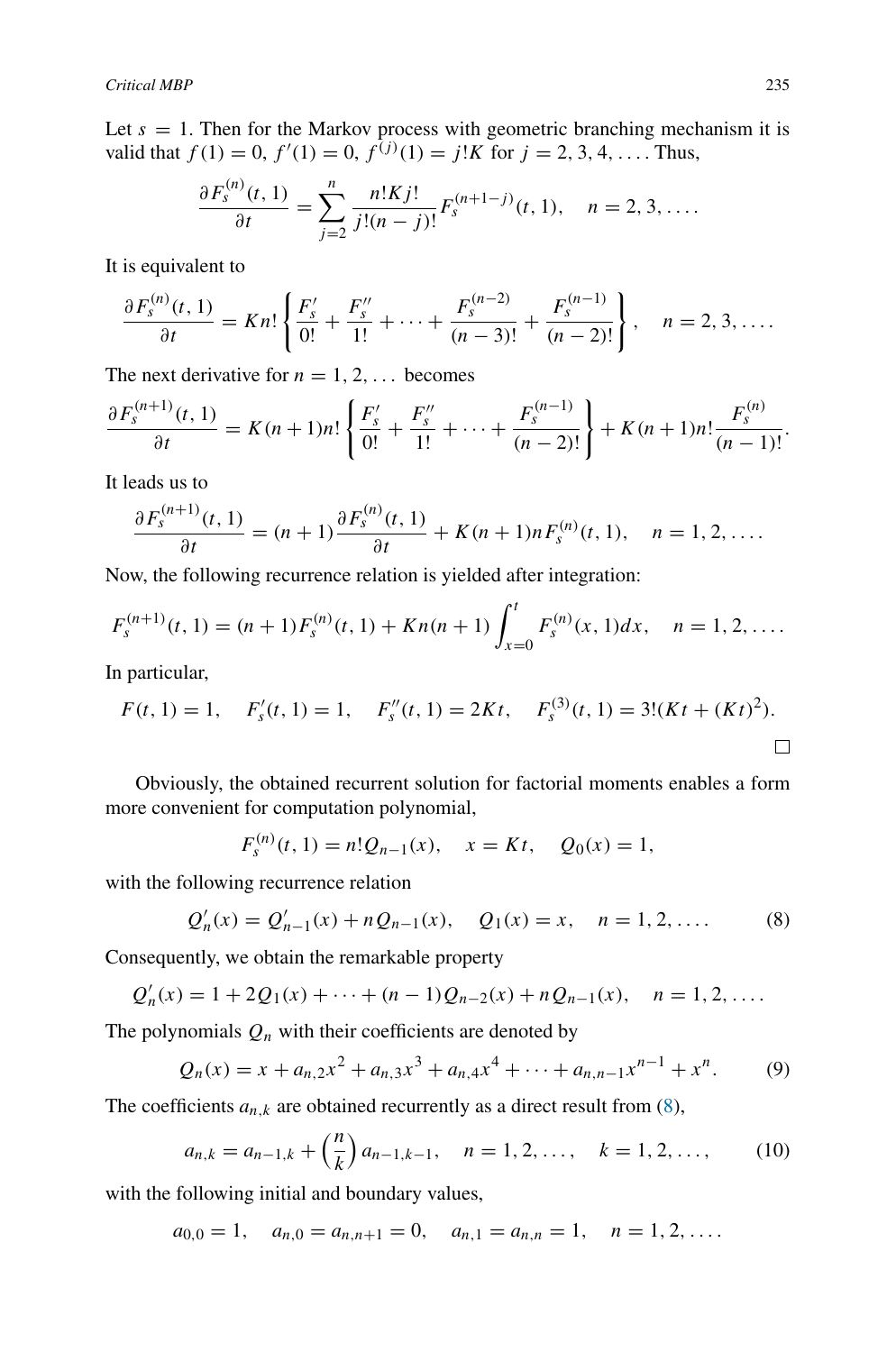#### <span id="page-7-0"></span>**4 Summation by diagonals**

The application of the Taylor theorem for the p.g.f.  $F(t, s)$  in the neighbourhood of  $s = 1$ , where  $F(t, 1) = 1$ , yields the series expansion

<span id="page-7-1"></span>
$$
F(t,s) = 1 + \sum_{n=1}^{\infty} F_s^{(n)}(t,1) \frac{(s-1)^n}{n!} = 1 + \sum_{n=1}^{\infty} Q_{n-1}(Kt)(s-1)^n.
$$
 (11)

This series expansion [\(11\)](#page-7-1) in the neighbourhood of the point  $s = 1$  has a very little radius of convergence. This prevents the calculation of values of p.g.f.  $F(t, s)$  in the neighbourhood of zero by [\(11\)](#page-7-1). To overcome this disadvantage we proceed with solution using summation of diagonal terms. The following convenient diagonal form for  $F(t, s)$  is obtained after placing  $(9)$  in  $(11)$ 

$$
F(t,s) = 1 + (s-1) + \sum_{n=2}^{\infty} (s-1)^n \sum_{j=1}^{n-1} a_{n-1,j} (Kt)^j.
$$

When the order of summation is exchanged, the p.g.f. takes the form

<span id="page-7-2"></span>
$$
F(t,s) = 1 + (s-1) \sum_{j=0}^{\infty} (s-1)^j \sum_{n=j}^{\infty} a_{n,n-j} (Kt(s-1))^{n-j}.
$$
 (12)

*.*

The main diagonal is obtained for  $j = 0$ , where  $a_{0,0} = 1$ ,  $a_{n,n} = 1$ , and

$$
(s-1)\sum_{n=0}^{\infty} (Kt(s-1))^n = \frac{(s-1)}{1 - Kt(s-1)}
$$

To avoid a confusion with the boundary values, the formula [\(12\)](#page-7-2) is rewritten as follows:

<span id="page-7-3"></span>
$$
F(t,s) = 1 + \frac{(s-1)}{1 - Kt(s-1)} + (s-1) \sum_{j=1}^{\infty} (s-1)^j \sum_{n=j+1}^{\infty} a_{n,n-j} (Kt(s-1))^{n-j}.
$$
 (13)

The summation by the second diagonal (the first after the main one) is computed for  $j = 1$  and it is based on the recurrence relation [\(10\)](#page-6-2), taking following form,

$$
a_{n,n-1} = a_{n-1,n-1} + \left(\frac{n}{n-1}\right) a_{n-1,n-2}, \quad n = 2, 3, \ldots
$$

It can be easily rewritten by using harmonic numbers  $H_n$  [\[3](#page-15-9)] as follows,

$$
a_{n,n-1} = n(H_n - 1) = n\left(\frac{1}{2} + \frac{1}{3} + \cdots + \frac{1}{n}\right).
$$

After some technical work, the summation on the second diagonal for  $|s - 1| < 1/Kt$ is generalised as

$$
(s-1)^2 \sum_{n=2}^{\infty} a_{n,n-1} (Kt(s-1))^{n-1} = \left(\frac{s-1}{1-Kt(s-1)}\right)^2 (-\log(1-Kt(s-1))).
$$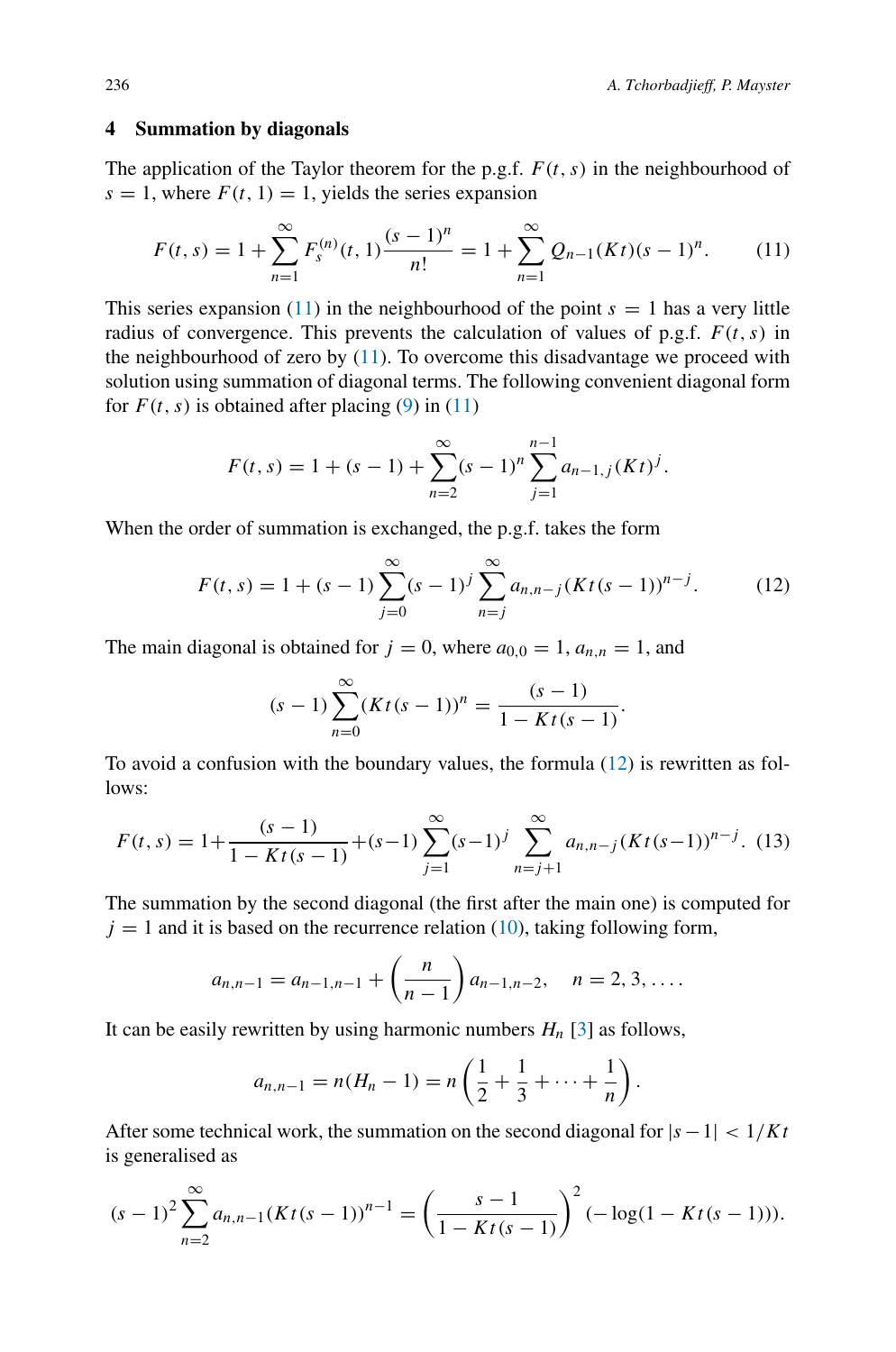Proceeding with the summation by the following diagonals,  $j \ge 2$ , as it is shown in Appendix, leads us to a generalised solution for coefficients *an,n*<sup>−</sup>*<sup>j</sup>* and series expansion [\(13\)](#page-7-3). Not surprisingly, working with diagonal forms implies the inclusion of combinatorial recurrent relations. In this case, the generalised solution and its triangular form involve the usage of the unsigned Stirling numbers of the first kind  $|s(n, k)|$ and equivalently of harmonic numbers  $[14, 4]$  $[14, 4]$  $[14, 4]$  $[14, 4]$ . The complete implementation is summarised in the following lemma.

**Lemma 2.** *The coefficients of polynomials [\(9\)](#page-6-1),*

$$
Q_n(x) = x + a_{n,2}x^2 + a_{n,3}x^3 + a_{n,4}x^4 + \cdots + a_{n,n-1}x^{n-1} + x^n,
$$

*are expressed by the unsigned Stirling numbers of the first kind as follows:*

<span id="page-8-0"></span>
$$
a_{n,n-j} = \frac{1}{(n-j)!} \sum_{k=1}^{j+1} (-1)^{j+1-k} |s(n+1,k)|, \quad n = j+1, j+2, \dots \quad (14)
$$

**Proof.** The representation [\(14\)](#page-8-0) is valid for the first and second diagonals ( $j = 0$ ,  $j = 1$ , and for the first vertical column  $(j = n - 1)$ ,

$$
a_{n,n} = \frac{1}{n!} |s(n+1,n)| = 1, \quad a_{n,1} = \frac{1}{1!} \sum_{k=1}^{n} (-1)^{n-k} |s(n+1,k)| = 1,
$$
  

$$
a_{n,n-1} = \frac{1}{(n-1)!} \{-|s(n+1,1)| + |s(n+1,2)|\} = \frac{1}{(n-1)!} \{-n! + n! H_n\}.
$$

Moreover, for  $j = n - 2$  we have

$$
a_{n,2} = \frac{1}{2!} \sum_{k=1}^{n-1} (-1)^{n-1-k} |s(n+1,k)| = \frac{1}{2!} \{-1 + |s(n+1,n)|\} = \frac{(n+2)(n-1)}{4},
$$

where  $|s(n + 1, n)| = \binom{n+1}{2}$  $\binom{+1}{2}$ , see [\[3\]](#page-15-9).

Now we verify whether the representation [\(14\)](#page-8-0) yields the main recurrence relation [\(10\)](#page-6-2) on the coefficients of the polynomials  $Q_n(x)$ , rewritten as follows,

<span id="page-8-1"></span>
$$
a_{n,n-j} = a_{n-1,n-j} + \left(\frac{n}{n-j}\right) a_{n-1,n-1-j}, \quad j = 1, 2, \dots, \quad n-j > 0. \tag{15}
$$

The proof is based on the main relation of the unsigned Stirling numbers of the first kind represented as  $|s(n+1, k)| = n|s(n, k)| + |s(n, k-1)|$ . Now, it is computed from  $(14)$  and  $(15)$  that

$$
a_{n-1,n-j} = \frac{1}{(n-j)!} \sum_{k=1}^{j} (-1)^{j-k} |s(n,k)| = \frac{1}{(n-j)!} \sum_{k=1}^{j+1} (-1)^{j+1-k} |s(n,k-1)|,
$$

where the number of summands  $j = (n-1) - (n-j) + 1$ . We remark that for  $k = 1$ , and  $n > 1$  the  $|s(n, k - 1)| = |s(n, 0)| = 0$ .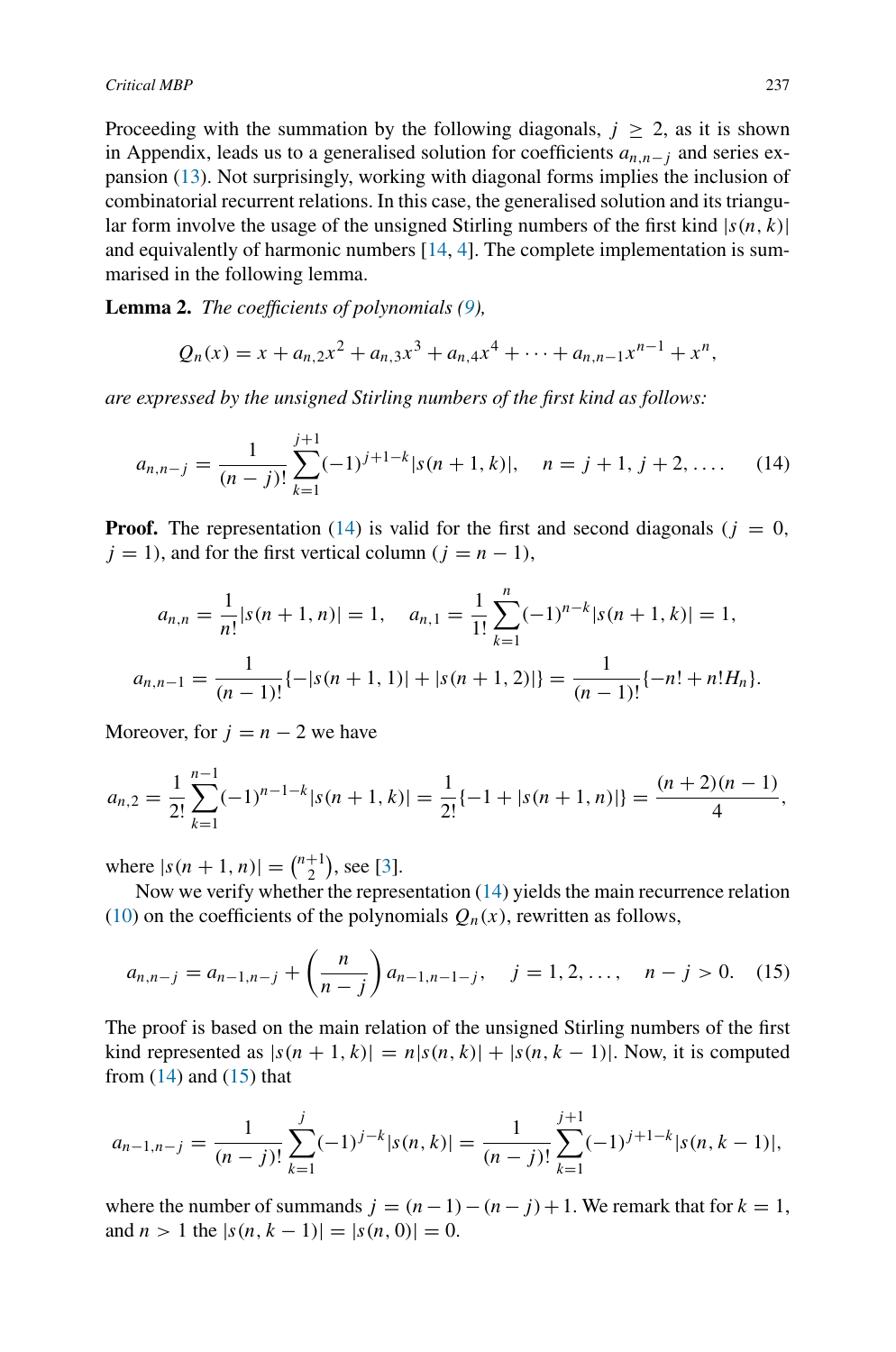In the same way,

$$
\left(\frac{n}{n-j}\right)a_{n-1,n-1-j} = \left(\frac{n}{n-j}\right)\left(\frac{1}{(n-1-j)!}\right)\sum_{k=1}^{j+1}(-1)^{j+1-k}|s(n,k)|,
$$

where the number of summands  $j + 1 = (n - 1) - (n - 1 - j) + 1$ . Then

$$
a_{n-1,n-j} + \left(\frac{n}{n-j}\right) a_{n-1,n-1-j}
$$
  
= 
$$
\frac{1}{(n-j)!} \sum_{k=1}^{j+1} (-1)^{j+1-k} \{ |s(n, k-1)| + n |s(n, k)| \}.
$$

## *4.1 Solution of the Kolmogorov equation by the diagonal summation*

The computed coefficients  $a_{n,n-j}$  [\(14\)](#page-8-0) allow to obtain the solution to the forward Kolmogorov equation of  $F(t, s)$ . This can be done with a composite recurrent procedure of polynomials  $Q_n$ . The sequence of iterations yields the following functions as a part of this solution:

$$
L(t,s) := -\log(1 - Kt(s-1)), \quad A(t,s) := \frac{(s-1)}{1 - Kt(s-1)}.
$$

Their consecutive derivatives by *s* (respectively by *t*) will be denoted as

$$
\frac{\partial^n F(t,s)}{\partial s^n} = F_s^{(n)}(t,s), \quad \frac{\partial^n L(t,s)}{\partial s^n} = L_s^{(n)}(t,s), \quad \frac{\partial^n A(t,s)}{\partial s^n} = A_s^{(n)}(t,s).
$$

Obviously, the following generalised forms are valid:

$$
L'_{s}(t,s) = \frac{Kt}{1 - Kt(s-1)}, \quad L'_{t}(t,s) = \frac{K(s-1)}{1 - Kt(s-1)} = KA(t,s),\tag{16}
$$

$$
A'_s(t,s) = \frac{1}{(1 - Kt(s-1))^2}, \quad A'_t(t,s) = \frac{K(s-1)^2}{(1 - Kt(s-1))^2} = KA^2(t,s). \tag{17}
$$

We remark also the following identities:

<span id="page-9-2"></span>
$$
A'_t(t,s) = K(s-1)^2 A'_s(t,s), \quad L'_t(t,s) = \frac{(s-1)L'_s(t,s)}{t}.
$$
 (18)

Now, the solution to the forward Kolmogorov equation [\(7\)](#page-5-1) can be defined and proved by the following theorem.

**Theorem 1.** *The p.g.f. of a Markov process with geometric branching*

<span id="page-9-0"></span>
$$
F(t,s) = 1 + \sum_{n=0}^{\infty} \left\{ \frac{(s-1)}{1 - Kt(s-1)} \right\}^{n+1} Q_n(-\log(1 - Kt(s-1))) \tag{19}
$$

*yields the forward Kolmogorov equation for*  $|s - 1| < 1/Kt$ ,

$$
\frac{\partial F(t,s)}{\partial t} = \frac{K(s-1)^2}{2-s} \frac{\partial F(t,s)}{\partial s}.
$$

<span id="page-9-1"></span> $\Box$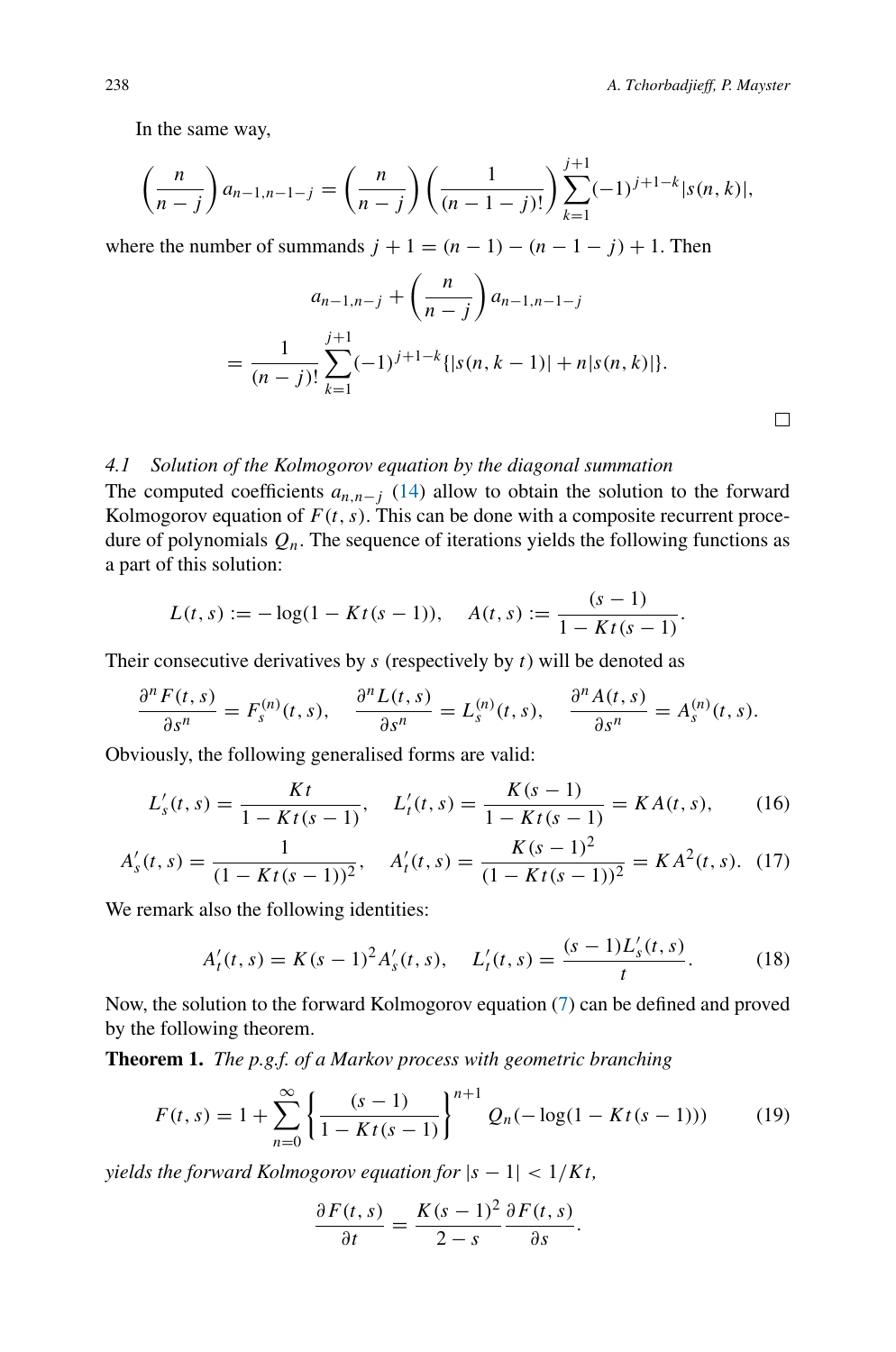**Proof.** After denoting  $L := L(t, s)$ ,  $A := A(t, s)$ , we rewrite [\(19\)](#page-9-0) as

<span id="page-10-0"></span>
$$
F(t,s) = 1 + \sum_{n=1}^{\infty} \{A(t,s)\}^n Q_{n-1}(L(t,s)), \quad Q_0(L) = 1.
$$
 (20)

The first derivatives by *t* and *s*, respectively, in [\(20\)](#page-10-0) are

$$
F'_{t}(t,s) = \sum_{n=1}^{\infty} \{n A^{n-1}(t,s) Q_{n-1}(L) A'_{t}(t,s) + A^{n}(t,s) Q'_{n-1}(L) L'_{t}(t,s) \}
$$

and

$$
F'_{s}(t,s) = \sum_{n=1}^{\infty} \{n A^{n-1}(t,s) Q_{n-1}(L) A'_{s}(t,s) + A^{n}(t,s) Q'_{n-1}(L) L'_{s}(t,s) \}.
$$

Then, taking into account the relations  $(16)$ – $(18)$  and  $(8)$ , the first derivatives by *t* and *s* are

$$
F'_{t}(t,s) = KA^{2}(t,s) \sum_{n=1}^{\infty} A^{n-1}(t,s) Q'_{n}(L) = A'_{t} \sum_{n=1}^{\infty} A^{n-1}(t,s) Q'_{n}(L)
$$

and

$$
F'_{s}(t,s) = A'_{s}(t,s) \sum_{n=1}^{\infty} A^{n-1}(t,s) \{ nQ_{n-1}(L) + Kt(s-1)Q'_{n-1}(L) \},\,
$$

or equivalently,

$$
F'_{s}(t,s) = A'_{s}(t,s) \sum_{n=1}^{\infty} A^{n-1}(t,s) \{ Q'_{n}(L) - Q'_{n-1}(L) + Kt(s-1)Q'_{n-1}(L) \}.
$$

The forward Kolmogorov equation can be written as

<span id="page-10-1"></span>
$$
(1 - (s - 1))F'_t(t, s) = K(s - 1)^2 F'_s(t, s).
$$
\n(21)

The left-hand side of [\(21\)](#page-10-1) is

$$
KA^{2}(t,s)\left\{\sum_{n=1}^{\infty}A^{n-1}(t,s)Q'_{n}(L)-(s-1)\sum_{n=1}^{\infty}A^{n-1}(t,s)Q'_{n}(L)\right\}.
$$

The right-hand side of [\(21\)](#page-10-1) is

$$
KA^{2}\left\{\sum_{n=1}^{\infty}A^{n-1}(t,s)Q'_{n}(L) - (1 - Kt(s-1))A(t,s)\sum_{n=1}^{\infty}A^{n-2}(t,s)Q'_{n-1}(L)\right\}
$$
  
= 
$$
KA^{2}\left\{\sum_{n=1}^{\infty}A^{n-1}(t,s)Q'_{n}(L) - (s-1)\sum_{n=2}^{\infty}A^{n-2}(t,s)Q'_{n-1}(L)\right\},
$$

because,  $Q_0 = 1$  and  $Q'_0 = 0$ . Then, the change of the summation index gives

$$
\sum_{n=1}^{\infty} A^{n-1}(t,s) Q'_n(L) = \sum_{n=2}^{\infty} A^{n-2}(t,s) Q'_{n-1}(L).
$$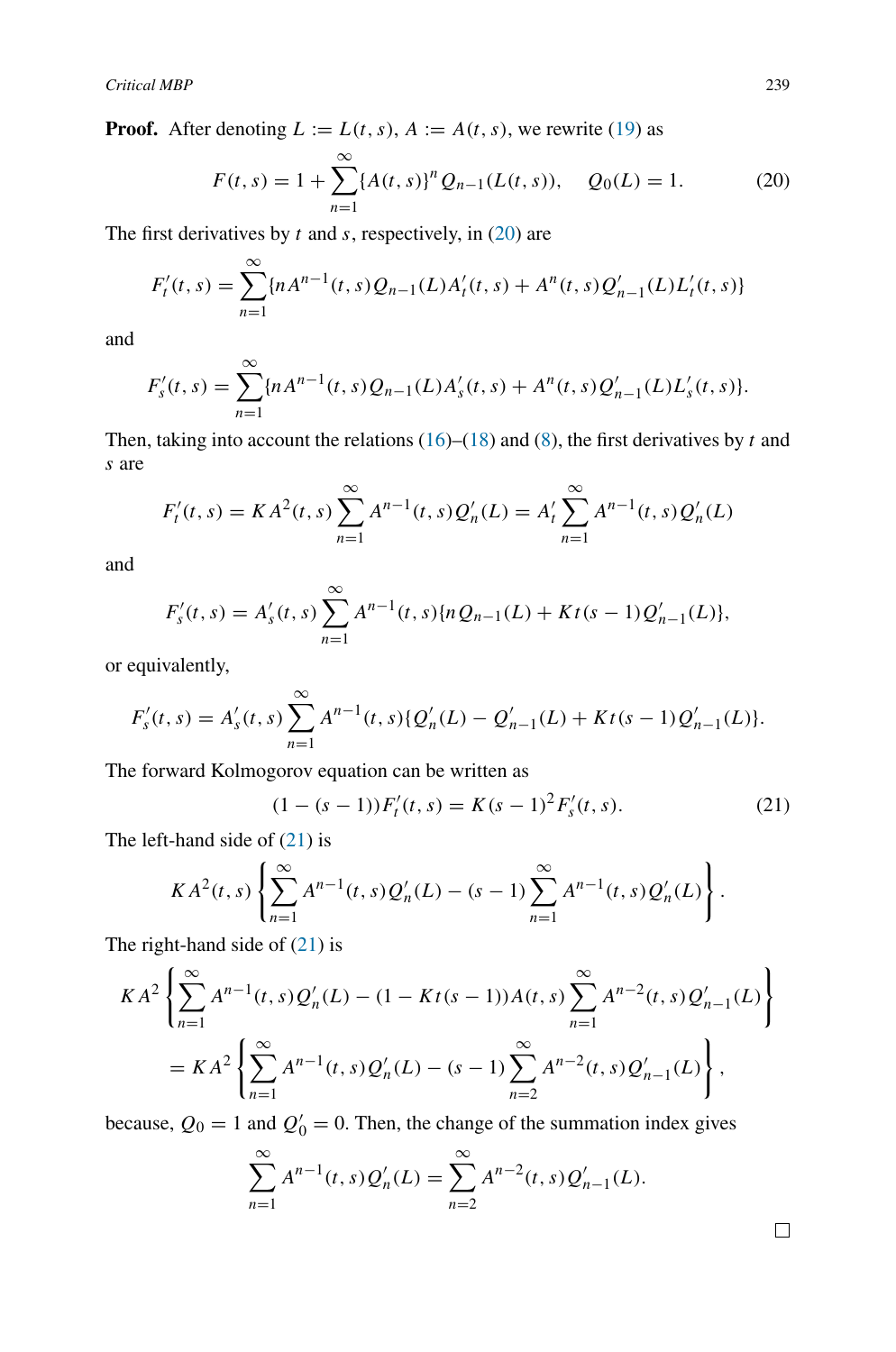<span id="page-11-2"></span><span id="page-11-1"></span>

**Table 1.**  $Q'_n(x) = Q'_{n-1}(x) + nQ_{n-1}(x)$ 

**Fig. 4.** The graphs of the recurrent proportion  $Q_{n-1}/Q_n$  for different *Kt* 

#### <span id="page-11-0"></span>**5 Statistical inferences**

The polynomial recurrent relation of the form  $(8)$ ,  $(9)$  is an important computation enhancement enabling a tabular representation, as is shown in Table [1.](#page-11-1) This recurrent relation converges quickly due to minimising of the fraction *Qn/Qn*<sup>−</sup><sup>1</sup> (see Fig-ure [4\)](#page-11-2). For practical implementations, only about  $n = 15$  recurrent computations are required to obtain values for the p.g.f.  $F(t, s)$  as close as about  $10^{-4}$  to the solution obtained through the Lambert-W function (see Figure [2\)](#page-2-0).

The probabilities  $P(X(t) = n)$  of the critical geometric branching process can be computed directly by the usage of any available software tool for the Lambert-W function, as it is shown in [\[12](#page-15-0)]. However, the statistical measures as variance, skewness, and kurtosis remain undefined relying on the solution based on the Lambert-W function. Their expressions follow directly from the representation of the *n*-th moments. It is given by the Stirling numbers of the second kind  $S(n, k)$  [\[14](#page-15-10), [4\]](#page-15-11) and factorial moments as

$$
E[X(t)]^{n} = \sum_{k=1}^{n} S(n,k)E[X(t)]_{k\downarrow}, \quad n = 1, 2, ....
$$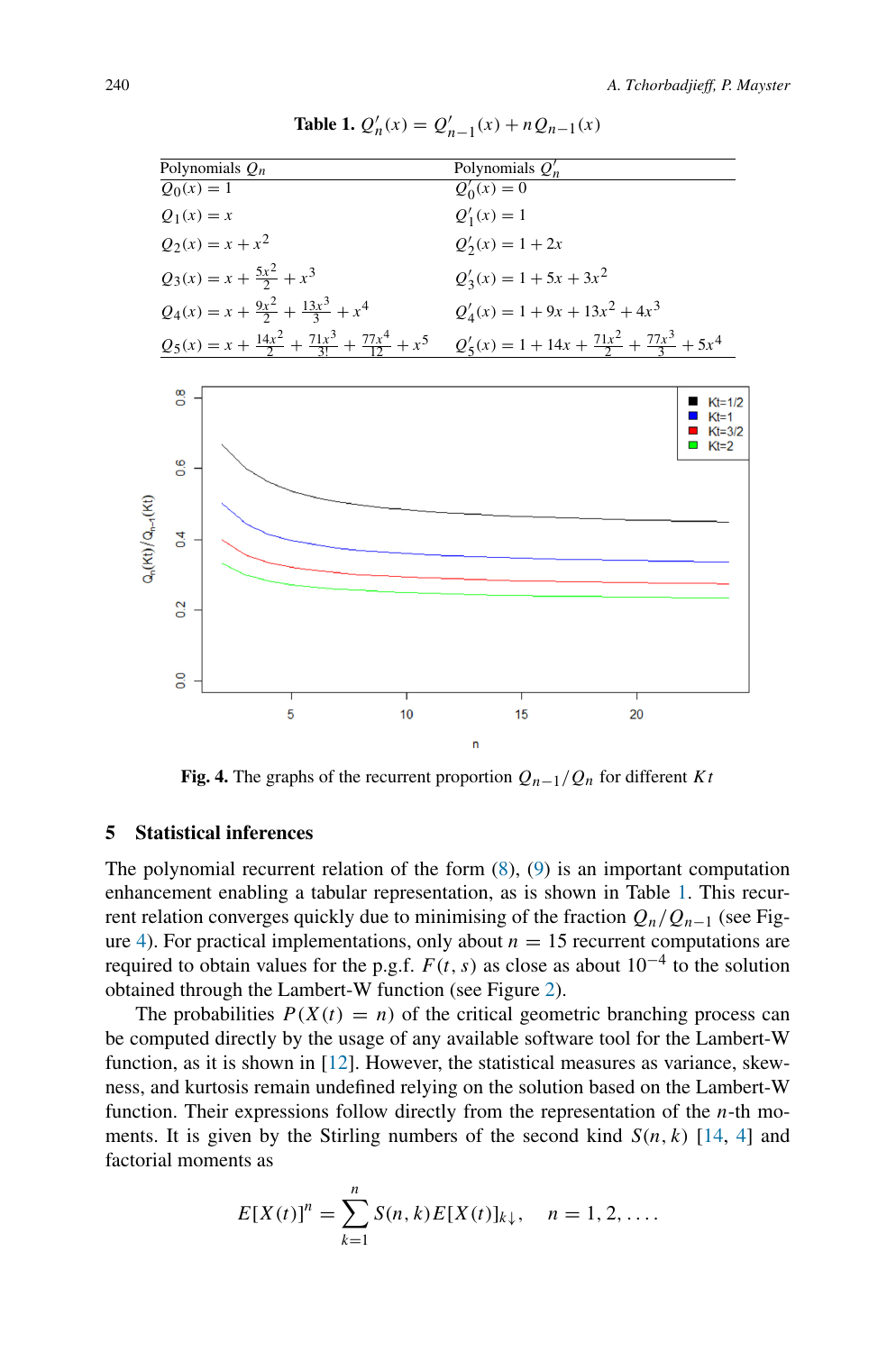Thus, the variance of particles  $X(t)$  when  $E[X(t)] = 1$  is

$$
Var[X(t)] = E[X(t) - 1]^2 = EX(t)(X(t) - 1) - E[X(t) - 1] = F_s^{(2)}(t, 1), \quad t > 0.
$$

The shape and skewness are also defined by the factorial moments:

$$
E[(X-1)3] = E[X(X-1)(X-2)] + E[X-1] = Fs(3)(t, 1),
$$

and

$$
Skew[X] = \frac{E[(X-1)^3]}{(E[(X-1)^2])^{3/2}} = \frac{F_s^{(3)}(t, 1)}{(F_s^{(2)}(t, 1))^{3/2}}.
$$

Finally, the function  $A(t, s)$  in the series expansion [\(19\)](#page-9-0), [\(20\)](#page-10-0) for geometric branching reproduction is of exactly twice greater intensity  $\beta = 2K$  than the p.g.f. of the critical birth-death process, see [\[13](#page-15-12)]. In this case the lifetime parameter  $K > 0$ (called killing rate) controls the intensity of reproduction and the size of population  $X(t), t > 0.$ 

This connection conveniently enables comparison between different models for statistical inferences. For instance, it is not difficult to observe in parallel the models of critical geometric branching (GB), critical linear birth-death processes (BD) and the models with the number of progeny particles concentrated in *(*0*,* 2*,* 3*,* 4*)*. The reproduction p.g.f. for the new proposed models are

$$
h_{BD}(s) = E[sη] = \frac{1+s2}{2}, \quad h_3(s) = \frac{7}{12} + \frac{s2}{4} + \frac{s3}{6}, \quad h_4(s) = \frac{2}{3} + \frac{s2}{8} + \frac{s3}{12} + \frac{s4}{8}.
$$

The intensities of reproduction are respectively *K*,  $\beta$ ,  $\alpha$ ,  $\gamma$ . The corresponding infinitesimal generating functions and derivatives at  $s = 1$  are, respectively,

$$
f_{GB}(s) = \frac{K(s-1)^2}{2-s}, \quad f''_{GB}(s) = 2!K, \dots, f^{(n)}_{GB}(s) = n!K,
$$

$$
f_{BD}(s) = \frac{\beta(s-1)^2}{2}, \quad f''_{BD}(s) = \beta, \quad f^{(3)}_{BD}(s) = 0,
$$

$$
f_3(s) = \frac{\alpha}{12}(1-s)^2(2s+7), \quad f''_3(1) = \frac{3\alpha}{2}, \quad f^{(3)}_3(1) = \alpha, \quad f^{(4)}_3(1) = 0.
$$

$$
f_4(s) = \frac{\gamma}{24}(1-s)^2(3s^2+8s+16), \quad f''_4(1) = \frac{9\gamma}{4},
$$

$$
f_4^{(3)}(1) = \frac{7\gamma}{2}, \quad f_4^{(4)}(1) = 3\gamma.
$$

In order to keep equal variances for all models, we take

$$
\beta = 2K, \quad \alpha = 4K/3, \quad \gamma = 8K/9.
$$

Under this condition, the measures of asymmetry are ordered as follows:

$$
Skew(BD) < Skew(h_3) < Skew(h_4) < Skew(GB).
$$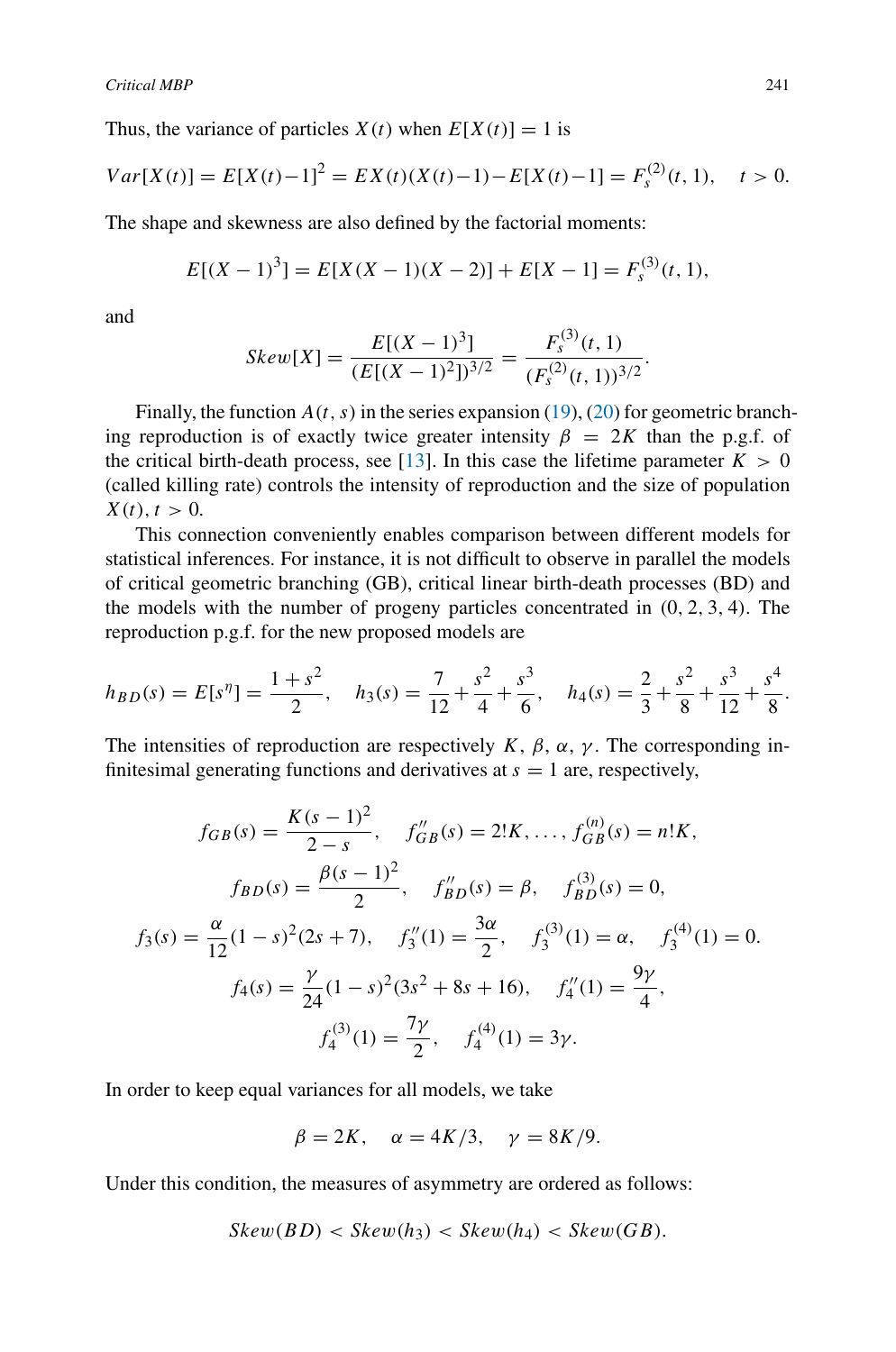The series expansion for reproduction defined by  $f_3$  is approximated as

$$
F(t,s) = 1 + \frac{(s-1)}{1 - \frac{3\alpha t}{4}(s-1)}
$$

$$
+ \frac{2}{9} \left\{ \frac{(s-1)}{1 - \frac{3\alpha t}{4}(s-1)} \right\}^{2} \left( -\log \left( 1 - \frac{3\alpha t}{4}(s-1) \right) \right) + \cdots.
$$

The explicit solution to the Kolmogorov equation for  $f_3$  is

$$
F(t,s) = C^{-1}(e^{3\alpha t/4}C(s)), \quad C(x) = \left(\frac{2x+7}{x-1}\right)^{2/9}e^{1/(1-x)}, \quad |1-x| < \frac{4}{3\alpha t}.
$$

Furthermore, the intensities for similar branching processes could be computed using a higher order approximation of the p.g.f. *F (t, s)*.

## **6 Conclusion**

The continuity of the p.g.f.  $F(t, s)$  in the neighbourhood of the point  $s = 1$  for critical branching process with geometric reproduction is proved analytically by the representations [\(19\)](#page-9-0), [\(20\)](#page-10-0) based on the factorial moments. This is an important extension to the already available solution based on the Lambert-W function and provides a computational tool for MBP with geometric reproduction.

## **A Appendix**

In this Appendix, we formally state and prove some formulas mentioned in the main text. This additional part is useful to give technical details for the computations of summation by diagonals introduced in Section [4.](#page-7-0)

The general combinatorics formulas are derived from the generating and exponential generating functions of the corresponding sequences [\[3,](#page-15-9) [14\]](#page-15-10). For example,

$$
-\log(1-z) = \sum_{n=1}^{\infty} \frac{z^n}{n} = \sum_{n=1}^{\infty} \frac{|s(n,1)|z^n}{n!}, \quad \frac{-\log(1-z)}{1-z} = \sum_{n=1}^{\infty} H_n z^n.
$$

The formula (28) in [\[6](#page-15-8)] for the series expansion of the Lambert-W function is based on the iterated logarithmic function  $L_2 := \log(\log(x))$  and the unsigned Stirling numbers of the first kind  $|s(n, k)|$ . It is natural that the same notions take place in the representations [\(19\)](#page-9-0), [\(20\)](#page-10-0).

The representation of the composite logarithmic and linear-fractional functions is given by the exponential partial Bell polynomials  $B_{n,k}(x_{\bullet})$  over the sequence  $x_{\bullet} =$  $(x_1, x_2, x_n, ...)$  as

<span id="page-13-0"></span>
$$
\frac{(-\log(1-z))^r}{(1-z)^{m+1}} = \sum_{n=m}^{\infty} \sum_{j=1}^r B_{r,j}(x_{\bullet}) {n \choose m} z^{n-m}.
$$
 (22)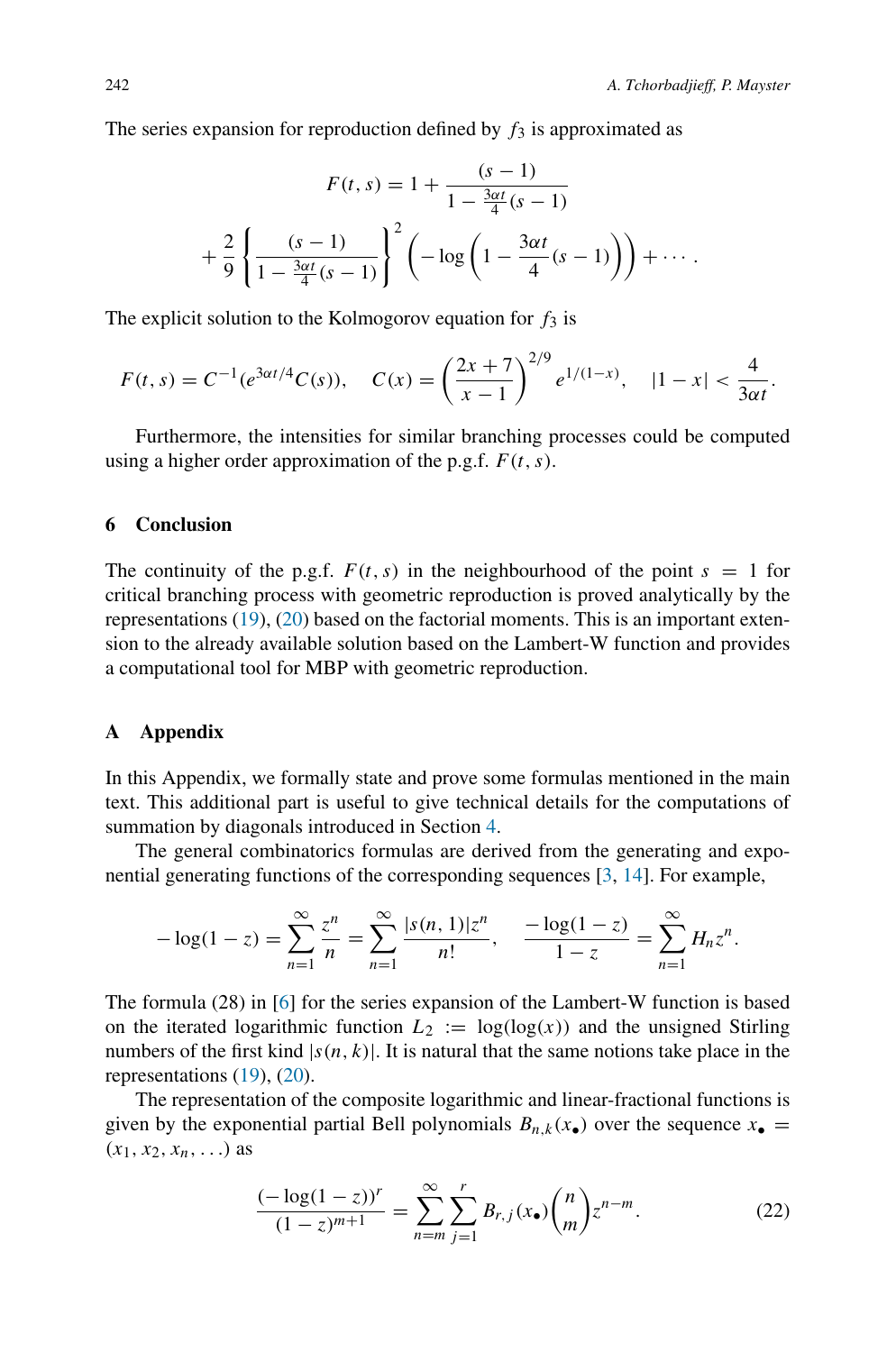The sequence  $x_{\bullet}$  is expressed by the powers of the harmonic numbers  $H_n^m$  and the generalised harmonic numbers  $H_n^{(m)}$ ,  $H_0^{(m)} = 0$ ,  $m = 1, 2, \ldots$ , [\[11\]](#page-15-13), defined as follows:

$$
H_n^m = \left(1 + \frac{1}{2} + \dots + \frac{1}{n}\right)^m, \quad H_n^{(m)} = 1 + \frac{1}{2^m} + \dots + \frac{1}{n^m}.
$$

The elements of the sequence  $x_{\bullet}$  are

$$
x_{\bullet} = (\{H_n - H_m\}, (-1)^{2-1}\{H_n^{(2)} - H_m^{(2)}\}, \ldots, (-1)^{r-1}(r-1)!\{H_n^{(r)} - H_m^{(r)}\}).
$$

The relation between the Stirling and harmonic numbers reads  $[3, 4]$  $[3, 4]$  $[3, 4]$  $[3, 4]$ :

<span id="page-14-0"></span>
$$
|s(n+1,r+1)| = \frac{n!}{r!} \sum_{k=1}^{r} B_{r,k}(H_n, -1!H_n^{(2)}, \dots, (-1)^{r-1}(r-1)!H_n^{(r)}).
$$
 (23)

The summation by the several first diagonals is obvious. To prove that the fourth diagonal is given by  $A^4(t, s)Q_3(L(t, s))$ , we calculate, applying [\(22\)](#page-13-0), the series expansion of

$$
\frac{(-\log(1-z))^3 + \frac{5}{2}(-\log(1-z))^2 + (-\log(1-z))}{(1-z)^4}.
$$

The coefficient  $a_{n,n-3}$  calculated from [\(23\)](#page-14-0) and [\(14\)](#page-8-0) is

$$
a_{n,n-3} = \frac{1}{(n-3)!} \{ |s(n+1,4)| - |s(n+1,3)| + |s(n+1,2)| - |s(n+1,1)| \}
$$
  
=  $n(n-1)(n-2)\{H_n - 1 - \frac{1}{2}(H_n^2 - H_n^{(2)}) + \frac{1}{3!}((H_n)^3 - 3H_nH_{n-1}^{(2)} + 2H_n^{(3)})\}.$ 

The comparison of the terms at  $z^{n-3}$  leads to the equality

$$
(H_n - H_3)^3 - 3(H_n - H_3)(H_n^{(2)} - H_3^{(2)}) + 2(H_n^{(3)} - H_3^{(3)})
$$
  
+  $\frac{5}{2}\{(H_n - H_3)^2 - (H_n^{(2)} - H_3^{(2)})\} + (H_n - H_3)$   
=  $3!(H_n - 1) - \frac{3!}{2}(H_n^2 - H_n^{(2)}) + \{(H_n)^3 - 3H_nH_n^{(2)} + 2H_n^{(3)}\}.$ 

The coefficients at  $H_n^3$  and  $H_n^{(3)}$  are evident. The coefficient at  $H_n^2$  is calculated as  $-3H_3 + 5/2 = -3$ . The coefficient at  $H_n^{(2)}$  is calculated as  $-3(H_n - H_3) - 5/2 =$  $3 - 3H_n$ .

At the end of combinatoric remarks, we cite the formula *(*28*)* of [\[6](#page-15-8)]. When we denote

 $W = W(x)$ ,  $L_1 = \log(x)$ ,  $L_2 = \log(\log(x))$ ,

the following expansion takes place:

$$
W = L_1 - L_2 + \sum_{k=0}^{\infty} \sum_{m=1}^{\infty} \frac{(-1)^k |s(k+m, k+1)|}{m!} \left(\frac{L_2}{L_1}\right)^m \left(\frac{1}{L_1}\right)^k.
$$

We remark that the software programme for numerical evaluating of the Lambert-W function is created basically on this formula.